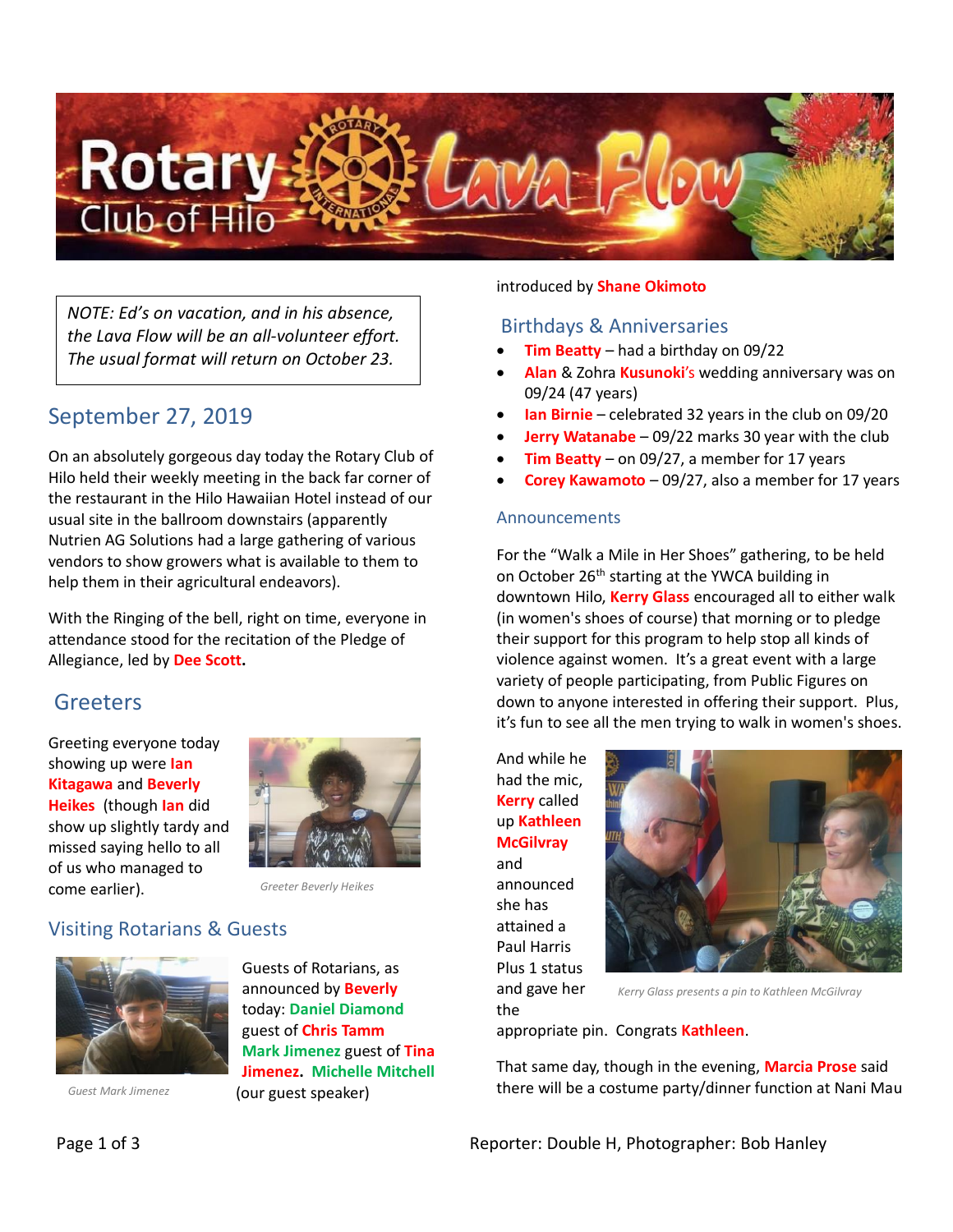Gardens to help in another charitable fundraising event. See her for tickets and more information.

**Wally Wong** is soliciting donations of anykind candies for a Hilo Kids Party to be held at the Edith K Tennis Stadium near Halloween. Most anything will be acceptable. And the Student Dictionaries are about ready and should be ready to be given to the various classes at a number of schools. He still needs more volunteers to help in the distribution of the dictionaries, so you are willing to help, contact him for the days, times and schools on his list.

**Corey** reminded everyone of the infamous **Chicken Hekka** party we have every year, to be held on Thursday, 10/17 at the AJA Hall (right across from the Golf Course – We've all been there at one time or another so it's easy to find).

**Randy Hart** talked about the "One World Event" coming up, which various Clubs are participating in, much of which is centered on Bali Incentives and the donations of prosthetics (of which **Treena Breyfogle** has contributed enough for the purchase of 3 devices). A large gathering will be ending up that evening at Doug Adams' home (a Rotarian from one of the other Clubs) so see Randy to participate and make reservations at Doug's party, since, for sure, spacing is limited there.

### Happy Dollars

**Mike Meyer** was just happy, for no good reason except that's the way he normally is - \$20.

**Kerry** (again) was exceedingly happy for honest people as he



*Mike Meyer*

lost is wallet somewhere at Home Depot which was picked up by someone in the parking lot and and taken to the customer service desk there in the store. Amazing! \$20.

**Chris Tamm** is all excited about the World Cup of Rugby going on now for 6 weeks and commented about some of the matches, including some upsets (in Rugby?). \$20.

**Nancy Cabral** contributed \$100 to the YMCA event and mentioned she would like all the help she can get from

us for her involvement as our 100<sup>th</sup> President next year and for the celebration party late next year honoring our Club's long standing. All volunteers are welcomed and needed.

**Randy** gave \$50 for the Brew Crew event held at Kona Brewing Co. last week.

**Bobby Dugar** mentioned the Aloha Paws adoption event the Humane Society hosted and a lot of pets found happy homes. \$5.

**Pres. Anna Liu** thanked everyone for responding to her email request regarding our having meetings here in the restaurant rather than downstairs. Not sure what the final tally was for, at least for next week, the meeting will again be up here, not downstairs. \$20.

#### Guest Speaker

Today we are honored in having **Dr Michelle Mitchell** talk to us about something we are all aware of – the Hawaii Doctor Shortage.



*President Anna and Dr. Michelle Mitchel*

**Pres. Anna** read off a brief bio of **Dr. Mitchell**, who is a Board Certified Family Physician, caring for patients of all ages. Dr. Mitchell chose Family Medicine for its diverse scope of practice and focused on the patient and disease effect on the family as opposed to focusing on the disease itself. She believes medicine is collaboration between physician, patient and family.

In a very enlightening & informative slide presentation, Dr. Mitchell began by stating companies of all sizes have lost approximately \$530 billion (gads that's a lot) for all sorts of various health reasons regarding their employees. Not only being sick and taking time off but people still work when unhealthy (allergies, back pain, arthritis, colds, etc.) causing problems and lots of non-productive time at work (themselves and the others around them). Costs to a

Page 2 of 3